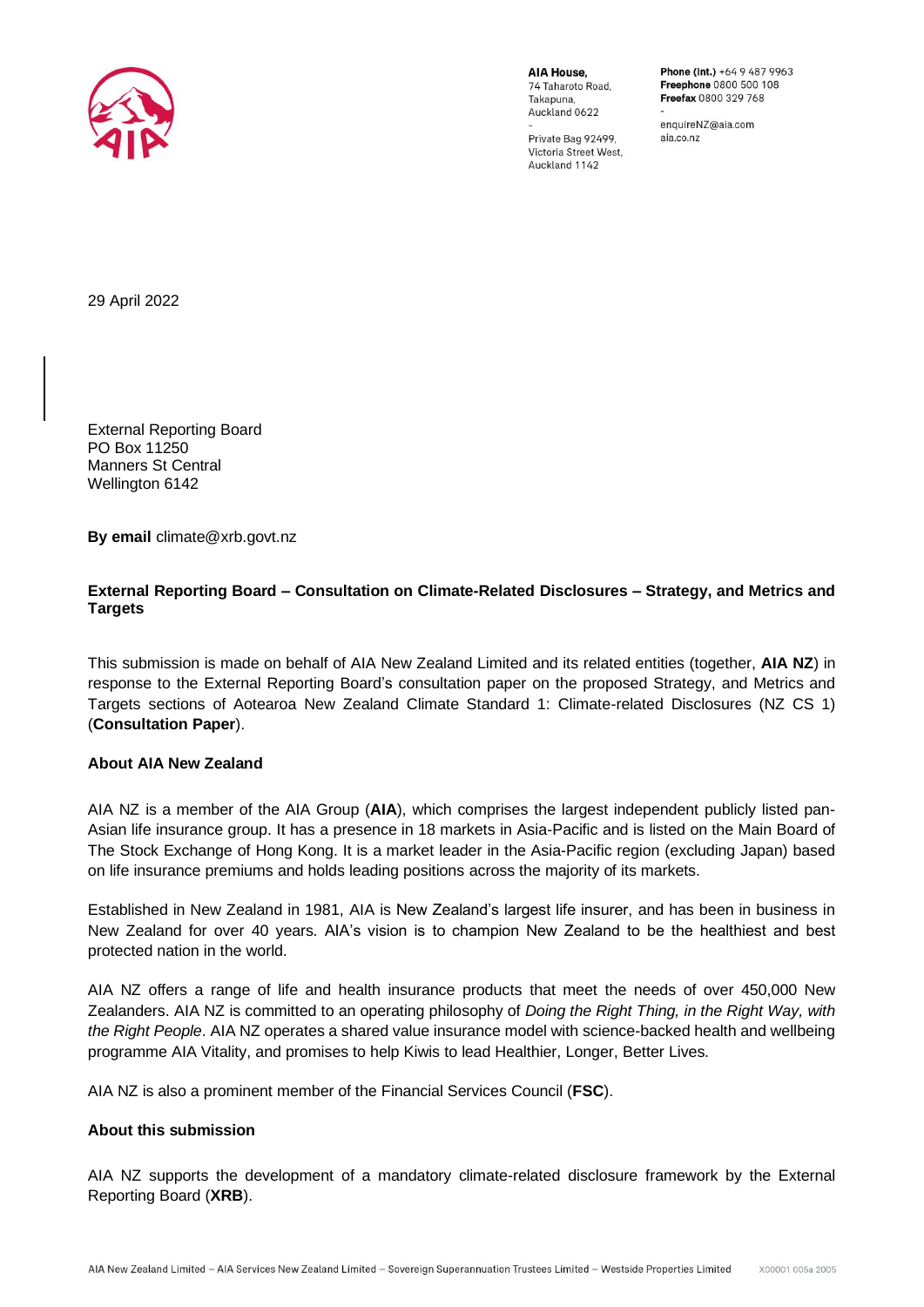

AIA House 74 Taharoto Road Takapuna Auckland 0622

Phone (Int.) +64 9 487 9963 Freephone 0800 500 108 Freefax 0800 329 768

enquireNZ@aia.com aja co nz

Private Bag 92499, Victoria Street West, Auckland 1142

AIA is a signatory to the United Nations Global Compact (UN Global Compact) and reports annually on AIA's progress toward the UN Global Compact Ten Principles, as well as the Task Force on Climate-related Financial Disclosures (**TCFD**). AIA has committed to achieving Net-Zero greenhouse gas emissions by 2050 within the Science Based Targets initiative (**SBTi**), a global body enabling businesses to set ambitious emissions reduction targets in line with the latest climate science.

Our responses to the questions posed in the Consultation Paper are set out in the Appendix attached to this letter. The key points of our submission are:

- AIA NZ strongly supports a principles-based approach to climate-related disclosure which is closely aligned with international climate-reporting standards.
- In some cases, the proposed standard for Strategy, Metrics and Targets imposes disclosure obligations over and above those recommended by the TCFD and TRWG. We consider that the XRB standards should always align to the TCFD recommendations and the TRWG Prototype unless there is a compelling reason not to. Our preference is that the additional disclosure obligations are removed to ensure climate reporting entities' (**CREs**) reporting requirements are consistent with international standards.
- AIA NZ considers the proposed standard is overly prescriptive in some respects. While we understand the need for mandatory disclosure, we consider it would be preferable to have a high-level disclosure requirement, followed by information that an entity 'should include'. That would give CREs the ability to provide meaningful disclosure where they have not yet developed the required capabilities.
- Obtaining comprehensive information around investments for Scope 3 disclosures can be difficult and resource intensive, depending on their nature and location. Entities will be heavily reliant on third parties in this regard. In our view, a phased approach is necessary. AIA NZ considers further firsttime adoption provisions would be helpful, particularly for the Metrics and Targets section.
- In AIA NZ's view, industry-specific guidance will be essential for entities to plan and prepare for the first reporting period and beyond. For some entities that may be as soon as 1 April 2023. We support a coordinated industry approach and would appreciate further clarity on when this is likely to be begin.

Please feel free to contact us should you have any questions in relation to our submission or would like to discuss any aspect further.

Yours sincerely

Kristy Redfern **General Counsel AIA New Zealand Limited**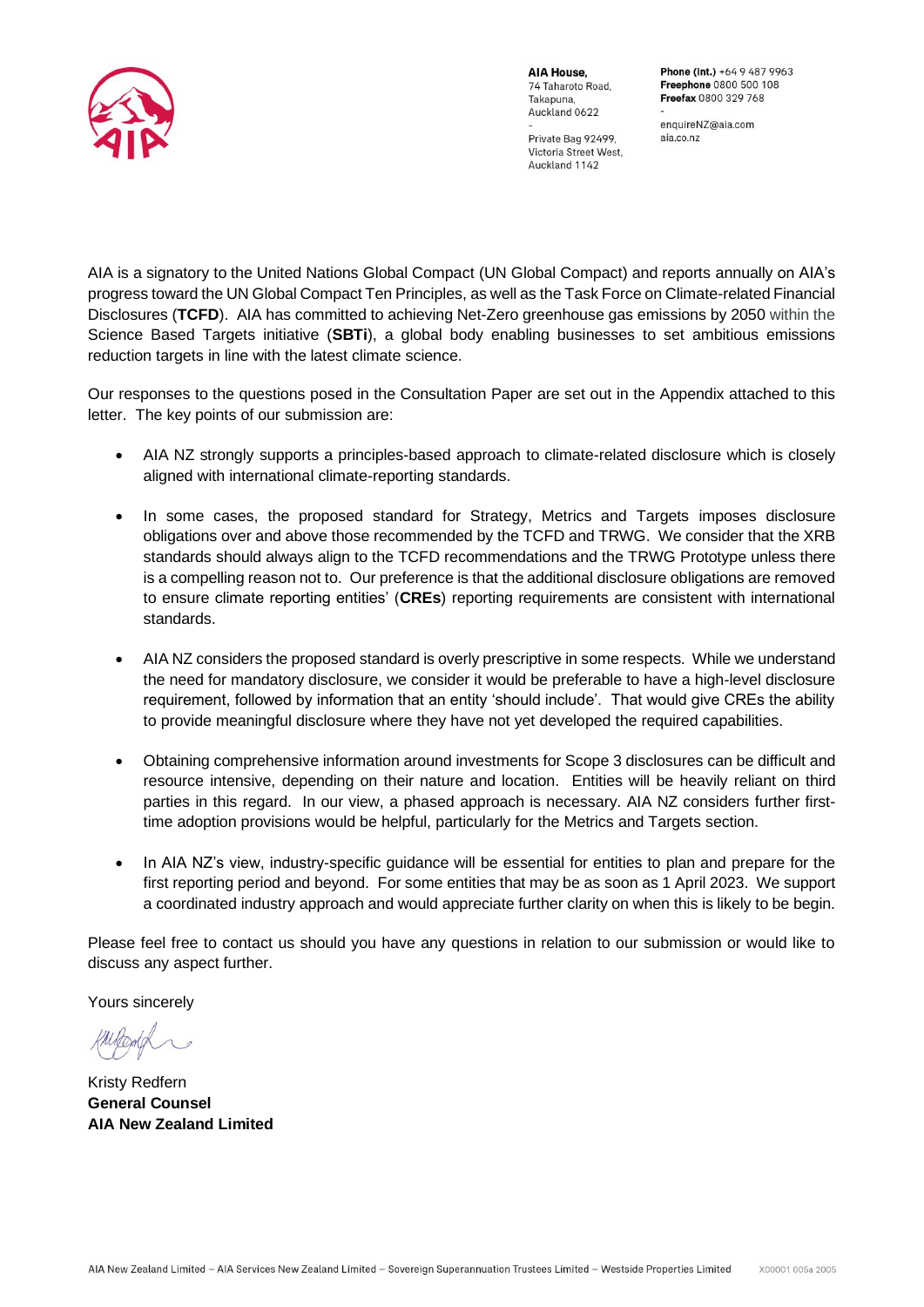

# **Appendix: AIA Responses to Consultation Paper questions**

## **Strategy**

#### **1. Do you think the proposed Strategy section of NZ CS 1 meets primary user needs?**

*a) Do you think that the information in this section of the standard will provide information that is useful to primary users for decision making? If not, please explain why not and identify any alternative proposals.*

AIA NZ agrees that the information disclosed in the draft Strategy section will be useful for primary users to make decisions in relation to a particular entity.

AIA NZ's view is that the development of sector-specific guidance will be essential to ensure similar types of entities provide comparable and consistent information. It is not clear when industry-specific guidance will be issued, but this will be key to AIA NZ's disclosure preparations. We would appreciate any indication that XRB is able to provide about when it will provide sector-specific guidance and are happy to contribute to a coordinated industry approach.

*b) Do you consider that this section of the standard is clear and unambiguous in terms of the information to be disclosed? If not, how could clarity be improved?* 

In general, the Strategy section is clear and relatively unambiguous.

One area that could be improved is paragraph 4(a), specifically the definition of 'short', 'medium' and 'long-term'. As currently drafted, an entity must disclose how it defines short, medium and long-term and how its definitions link to its strategic planning and capital deployment plans. AIA NZ considers it would be useful for guidance to be issued indicating an appropriate range for each category that is sector specific. This would assist investors in comparing analysis undertaken between CREs.

*c) Do you consider that this section of the standard is adequately comprehensive and achieves the right balance between prescriptiveness and principles-based disclosures? If not, what should be removed or added to achieve a better balance?*

AIA NZ considers the Strategy section of the standard is adequately comprehensive. However, we would prefer to see it adopt a more principles-based approach. Paragraphs 4 to 7 refer to information an entity 'must' disclose or include. While we recognise the mandatory nature of these disclosures, it will nevertheless be challenging for some entities, at least initially, to comply with the standard in all respects. To better ensure the success of mandatory climate-related disclosures we recommend that the standard allows for greater flexibility on what reporting is required and the level of detail for the first two reporting periods, then allow the standard to evolve over time as our capability and understanding of our climate risks and impacts improves.

On page 17 of the Consultation Paper, XRB acknowledges that the depth of understanding of climaterelated risks and opportunities varies substantially across Climate Reporting Entities (**CREs**) and that capability to enable high quality reporting takes time to develop. It is important to recognise that many entities will be reliant on third parties to provide them with qualitative information. Those third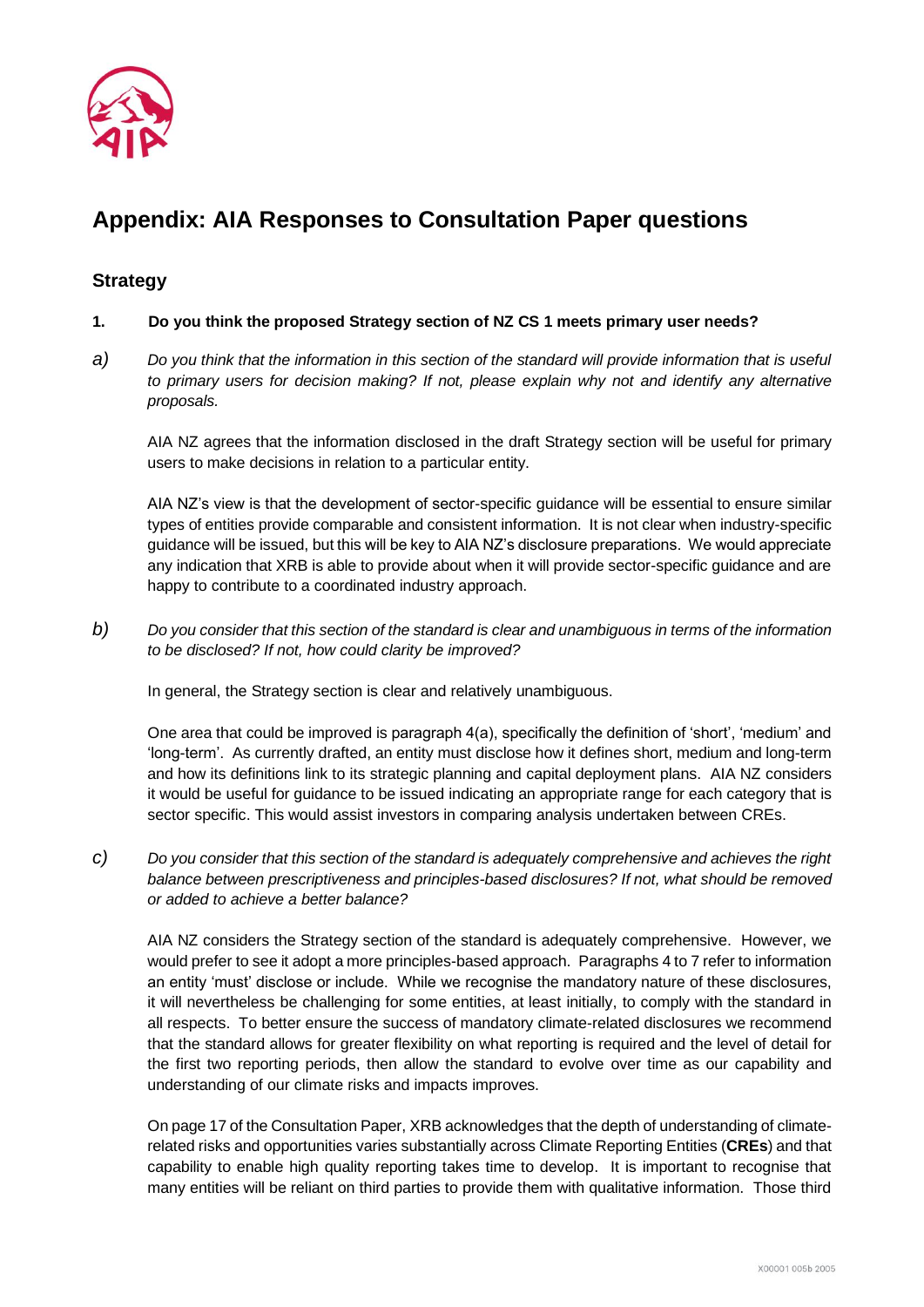

parties are themselves at varying stages of preparation and readiness for climate-related disclosures. In addition, they may not be based in New Zealand, and therefore subject to different rules and requirements for climate-related disclosures. A principles-based approach would allow entities to develop their capabilities and make arrangements with their third-party providers to obtain higher quality information over time.

It is also worth acknowledging that many CREs are members of a wider international group. The group is likely to have its own disclosure requirements, strategy and timeline for implementation which then feeds into the local entity's governance, strategy, metrics and targets. While local entities will have the benefit of leveraging the skills and experience of their international counterparts, it also means some entities will be working within wider parameters in establishing their climate reporting. For example, we can foresee a tension between a New Zealand-based entity wishing to use firsttime adoption provisions, but their parent company is more advanced in their climate reporting journey and is able to provide more comprehensive disclosure. For that reason, we consider NZ CS 1 should:

- be as closely aligned to the TCFD international framework as possible, and
- allow sufficient flexibility to enable all entities to provide meaningful disclosure.

#### **2. Do you agree that a standalone disclosure describing the entity's business model and strategy is necessary? Why or why not?**

A standalone disclosure describing the entity's business model may be useful in order to put climaterelated disclosures in context. However, CREs will need to strike a balance between providing enough information for the disclosure to be useful for primary users without disclosing commercially sensitive information.

The draft standard currently states that an entity must include 'a description of its business model and strategy'. In the consultation document, XRB indicates it intends this to be 'summarised information'. AIA NZ considers this should be clearer. We recommend the requirement should be to provide 'a high-level description of its business model and strategy', so that there is no implied requirement to disclose matters that are commercially sensitive. This will also aid in duplicate reporting with other regulatory filing requirements.

**3. Do you agree that we should not prescribe which global mean temperature increase scenario(s) should be used to explore higher physical risk scenarios (such as 2.7°C and/or 3.3°C or by using Representative Concentration Pathways (RCP) such as RCP4.5 or 6), but rather leave this more open by requiring a 'greater than 2°C scenario'? Why or why not?**

AIA NZ agrees. This will allow CREs that are part of an international group to align their modelling for physical risk scenarios.

#### **4. We do not require transition plans to be tied to any particular target such as net zero and/or 1.5°C, but that entities will be free to disclose this if they have done so. Do you agree? Why or why not?**

AIA NZ agrees. It makes sense for CREs to focus on areas that are most important for their business. For some that will include net zero targets, but others may be focused on other targets, such as zero carbon.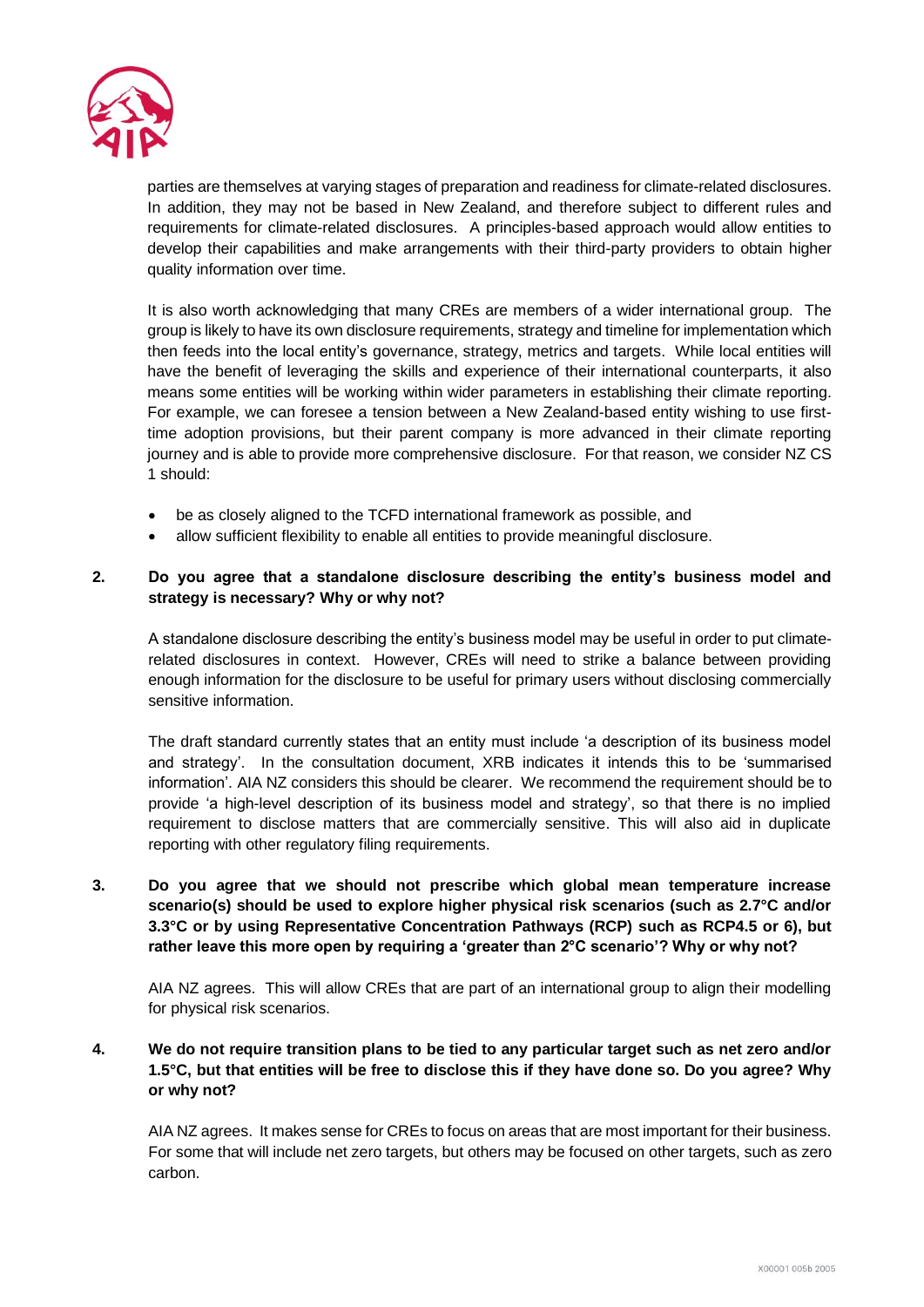

# **5. Do you have any views on the defined terms as they are currently proposed?**

No.

## **6. The XRB has identified adoption provisions for some of the specific disclosures in NZ CS 1:**

*a) Do you agree with the proposed first-time adoption provisions? Why or why not?*

AIA NZ agrees with the first-time adoption provisions proposed. Entities should have the option to begin by providing qualitative information then move on to providing more quantitative information as the sophistication and methodologies improve over time. We do query how this applies to the requirement to disclose 'actual financial impacts' (paragraph 5(c)) which would appear to require quantitative information.

*b) In your view, is first-time adoption relief needed for any of the other disclosure requirements? Please specify the disclosure and provide a reason.*

AIA NZ considers that additional first-time adoption provisions would be appropriate, including:

- Paragraph 3(c) and 3(d). Entities that have not completed a scenario analysis which fully complies with the standard should be able to disclose their progress towards conducting such analysis.
- Paragraph 5(b), which requires the disclosure of 'actual' impacts of climate-related risks. Our concern is that entities may not have a complete understanding of actual impacts by the end of the first accounting period. We suggest this is limited to 'potential' impacts.
- *c) If you are requesting further first-time adoption relief, what information would you be able to provide in the interim?*
- **7. Do you think the proposed Metrics and Targets section of NZ CS 1 meets primary user needs?**
- *a) Do you think that the information in this section of the standard will provide information that is useful to primary users for decision making? If not, please explain why not and identify any alternative proposals.*

Yes.

*b) Do you consider that this section of the standard is clear and unambiguous in terms of the information to be disclosed? If not, how could clarity be improved?* 

It would be helpful to have further clarity around how to address investments under scope 3. For example, AIA NZ uses a combination of direct and non-direct investments. There can be multiple layers of fund managers and the asset allocation may change frequently. As noted above, this presents a challenge in terms of being able to influence the assets invested in, as well as measuring and reporting quality data.

*c) Do you consider that this section of the standard is adequately comprehensive and achieves the right balance between prescriptiveness and principles-based disclosures? If not, what should be removed or added to achieve a better balance?*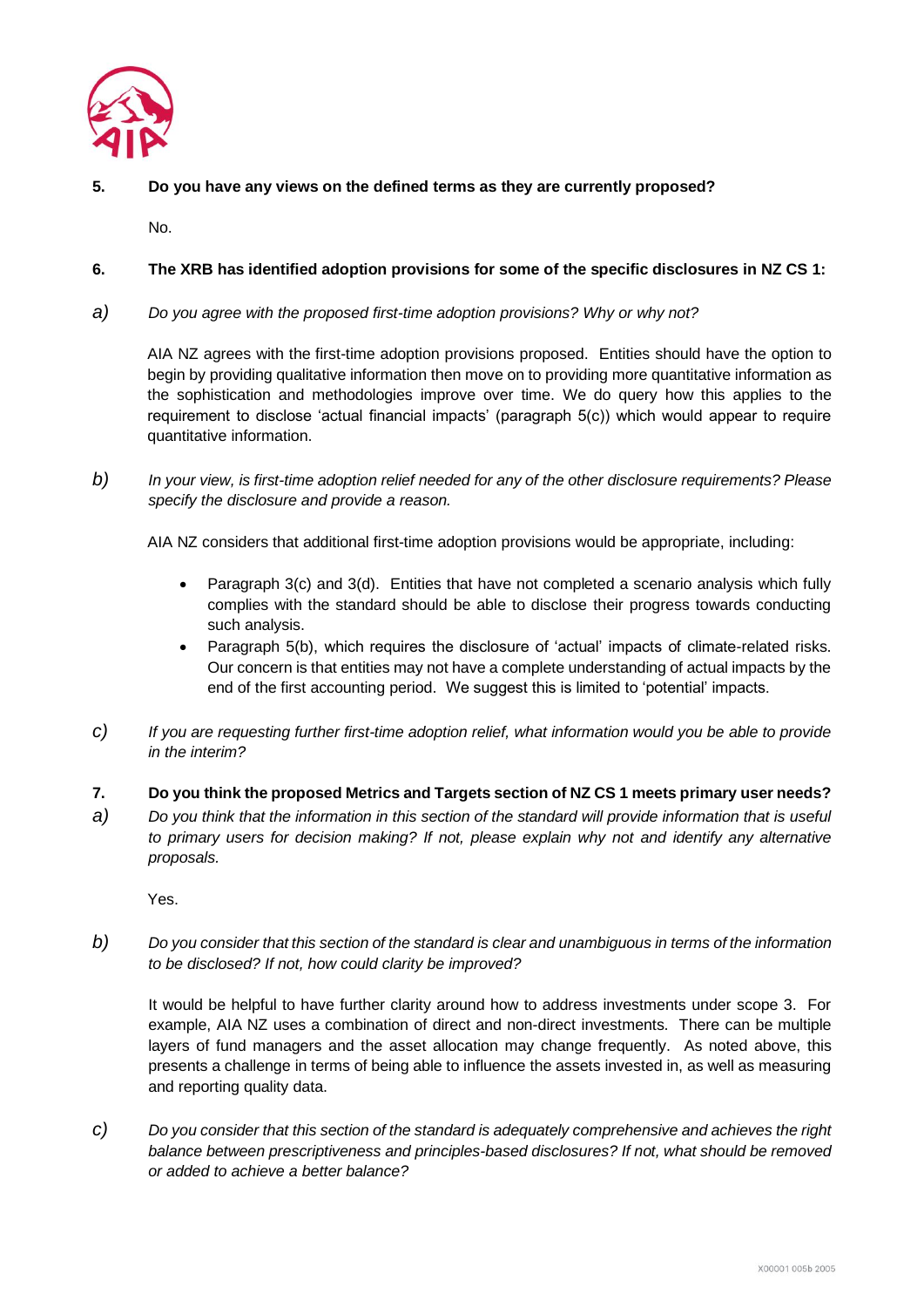

Some of the disclosures go beyond the TCFD and TRWG recommendations. For example, 8(e) the source of emissions factors and global warming potential and 8(f) summary of specific exclusions. We recommend removing such additional disclosure requirements to ensure alignment with international reporting standards.

We also note that some metrics may be time intensive to quantify, but not as material to the business (e.g. the percentage of business assets or activities vulnerable to physical risks). It may also be inaccurate depending on the ability to capture and interpret data. In this circumstance we suggest that an entity should be able to not disclose certain information but clearly explain the reasons why.

**8. We have not specified industry-specific metrics. The guidance will direct preparers where to look for industry-specific metrics. Do you believe this is reasonable or do you believe we should include a list of required metrics by industry? If so, do you believe we should use the TCFD recommendations or follow the TRWG prototype?** 

We agree with this approach. The all-sector requirements are already comprehensive. Some of the TCFD recommendations are focused on the general insurance sector and will not be as relevant for life and health insurers.

**9. We will require disclosure of scope 3 value chain emissions as part of this standard. Are there areas (particularly in your scope 3 value chain) where there are impediments to measuring at present? If so, what are these areas and when do you think it might be possible to measure these areas?**

Scope 3 emissions could be challenging to quantify. As noted above, reporting Scope 3 emissions in relation to investments will be particularly difficult. AIA NZ will need to rely on third parties to provide the analytics, and those third parties are also at varying stages of preparation and ability to capture and provide the information required data for climate-related disclosures. If those entities do not have their own disclosure requirements or report voluntarily, it could be very resource intensive to obtain all the required information.

**10. Paragraphs 8, 9 and 10 contain specific requirements relating to the disclosure of GHG emissions to facilitate the conduct of assurance engagements in line with the requirement of section 461ZH of the Financial Markets Conduct Act. Do you have any observations or concerns about these proposed requirements?**

No.

**11. Do you have any views on the defined terms as they are currently proposed?**

No

**12. The XRB has proposed not providing first-time adoption provisions for the Metrics and Targets section of NZ CS 1. Do you agree? Why or why not?**

In AIA NZ's view, the Metrics and Targets section of the standard should be subject to first-time adoption provisions.

Some of the metrics in Table 6, point 4 (page 32) would be challenging to quantify without completing the scenario analysis, for example, the percentage of business vulnerable to transition risk or climate-